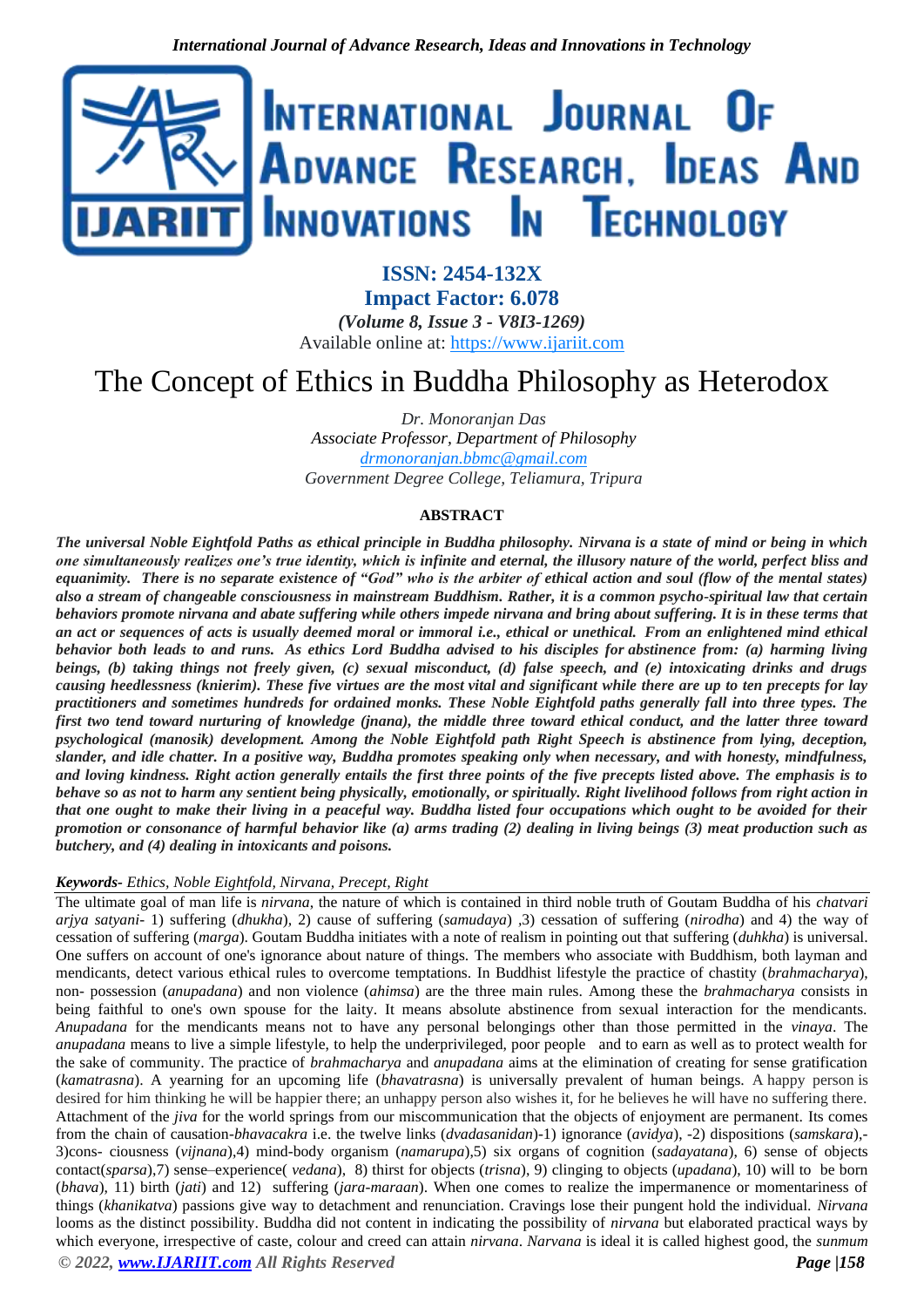### *International Journal of Advance Research, Ideas and Innovations in Technology*

*bonum*. The state of *Nirvana* is too and profound for language. It can only be understood, by experiencing it by oneself. *Nirvana* is profound like an ocean, lofty like a mountain peak.<sup>1</sup> This *nirvana* is blowing out or cooling. "As a flame blown about by the violence of the wind goes out, can't be reckoned as existing, even so a Muni delivered from mind and body, disappears and cannot be reckoned as existing. For him no longer."<sup>2</sup>

One can grow the state of perfection become, an *artha* through right conduct (*shila*), connection (*samadhi*) and knowledge (*prajna*). The constitute three jewels (*triratna*) of Buddhist ethics. The eight fold path (*astangika marga*) enjoined by Buddha is the middle patha (*madhyapantha*). It avoids the extreme of sensory indulgence and self mortification. They are, right view (*samgyag distri*), right resolve (*samyag samkalpa*), right speech (*samyag vak*) right conduct (*samyag kanmanta*), right livelihood (*samyag ajiva),* right effort (*samyag vyayama*), right mindfulness (*samyag smriti) and* right conversation (*samyag samadhi*). Right view is cultivated through proper understanding of the four noble truths (*Catvari arjya satyani*), namely: (a) suffering is universal (*sarvam dukham*),(b) there is cause of suffering. It is explained by the theory of dependent origination (*pratitya samutpada*) which dwells at length on the nature of life cycle (*bhavachakra*), (c) Cessation of suffering (*niravan*) and (d) practical ways of attaining it (*astangika marga*). Right thought consists in keeping the mind immune to depredation of emotions, passion and unholy ideations. Right speech urges one to refrain from lie, slander, gossip, harsh and filthy speed. Right action consists in observance of five fundamental canons of conduct (*panchasila*) namely; practice of compassion, charity, self control, honesty, restraint in thought and action. Right livelihood underlines the right means of livelihood.

It discourages accumulation of wealth beyond necessity and forbids one from earning livelihood in unjust ways, viz.: Through trading in arms, intoxicating drinks, meat, poison etc. Right effort means, primarily four things i.e., eliminating evil which has already taken possession of oneself, preventing further evil, promoting goodness which is already within and engaging oneself in greater good. Besides, one has to cultivate the ten sterling ethical virtues (*dasaparamitas*) i.e., cultivation of wisdom, non attachment, truthfulness, moral rectitude, generosity, determination, compassion, patience, dynamism and equanimity, right mindfulness urges the individual to see things from the right perspective and watchful so that the erroneous thoughts and undesirable feelings do not take possession of oneself. The fact of impermanence should remain uppermost in one's mind as it facilitates one to rise above the passionate cravings and attachment for the world. Right concentration means, the practice of directing the mind to the ultimate goal, by withdrawing it from the mundane alignments.

Concentration is attained in four stages. In the first stage, mind transcends emotions and passions. In the second stage, reasoning (one of the viral functions of the mind) becomes recessive. In the third stage, there is absolute tranquility and one experience happiness which takes to the subsequent stage where there is neither pleasure nor pain. It is characterized by complete indifferent (*upeksanhava*). So, there is complete dissolution of the ego. The thought and utterance of threefold submission constitute the core of Buddhist ethics. There are *Buddham saranam gacchami, Dharma saranam gacchami and sangham saranam gacchami*. Buddha is the ultimate ideal as his embodies dharma in the thought and action. *Dharma* is the ultimate truth, the knowledge of which liberated one from the cycle of birth and death. *Samgha* points to the need of organized effort which facilitates one's effort to attain *nirvana*. To be reborn here or elsewhere in order to enjoy more happiness is a form of desire. A lot of people do excellent deeds to gain a cheerful life here or hereafter. Buddhism, while welcoming the concept of good deeds, warns that one should not long for, for every longing is a bond of suffering. The longing for worldly pleasures and possession is not very different from longing for similar things in heaven. Both are remediable by practicing chastity and non possession.

The human longing for the satisfaction of desire, here and hereafter, is very strong. On account of dissatisfaction and frustration in life, sometimes one wishes not only to destroy oneself but other also. This is also a type of longing for annihilation ( *vibhavatrasana*). It is believed in the Buddhist that someone can remove it through practising non-violence (*ahimsa*). For a Buddhist both the self-destruction and the destruction of others are two forms of the same idea that is, violence. On the foundation of these principles, a Buddhist builds himself up and his society, causing them to develop ultimately into an order of universal community. In this society he lives a life free from suffering caused by narrow outlook on life which is determined by the ideas of nation, tribe, religion, caste or colour.

At the time of initiation, a lay member of the Buddhist community learns five precepts, viz: 1) abstinence from taking life, 2) abstinence from theft, 3) abstinence from adultery, 4) abstinence from telling lies, 5) abstinence from taking intoxication. There are called the' five precepts'. The first precept is inculcates the virtue of non violence, the precept teaches non possession and the third prescribes chastity. The last two precepts stress the speaking of truth,and abstinence from intoxicants respectively and help the practice of the first three rules, the Dhammapada says:

*Yo paanam atipaateti,musaavadam ca bhaasati Loke adinnam aadivati ,paradaadam ca gacchati Suraa meraya paanam ca yo naro anuyunjati Idh, evam eso lokasmin moolam khanati attano<sup>3</sup>*

"Whoever in the world takes life, speaks untruth, take that is not given to him,and commits adultery and a man who is addicted to intoxicating drinks, digs up his own roots in this very world (Gaathaas,246-247)". A mendicant number of Buddhism is initiated with ten percents,viz,:1) abstinence from taking life, 2) abstinence from theft,3) abstinence from sexual intercourse in any form, 4) abstinence from telling lies,5) abstinence from taking intoxicating things,6) abstinence from eating at the wrong hour,7)

<sup>1</sup> Milinda Panha

<sup>2</sup> Sanyal,J., Guide to Indian Philosophy ,Sribhumi,kolkatta,,2017,p.95

<sup>3</sup> Dhammapada

*<sup>© 2022,</sup> [www.IJARIIT.com](file:///C:/omak/Downloads/www.IJARIIT.com) All Rights Reserved Page |159*